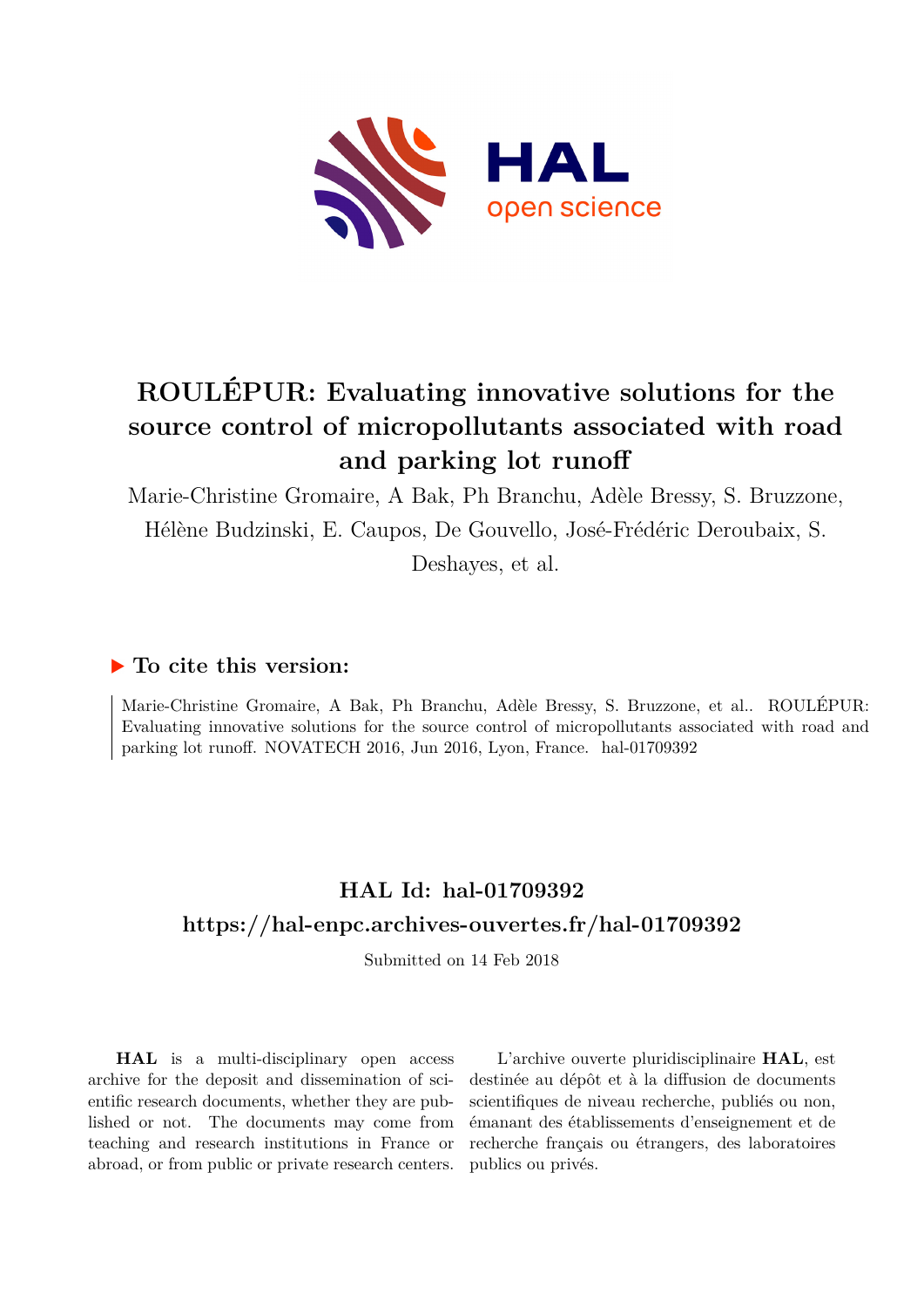## **ROULÉPUR: Evaluating innovative solutions for the source control of micropollutants associated with road and parking lot runoff**

ROULÉPUR : Evaluation de solutions innovantes pour une maîtrise à la source de la contamination en micropolluants des eaux de ruissellement des voiries et parking

Gromaire MC<sup>1</sup>, Bak A<sup>8</sup>, Branchu Ph<sup>3</sup>, Bressy A<sup>1</sup>, Bruzzone S<sup>1</sup>, Budzinski H<sup>2</sup>, Caupos E<sup>1</sup>, De Gouvello B<sup>1</sup>, Delarbre M<sup>4</sup>, Deroubaix JF<sup>1</sup>, Deshayes S<sup>1</sup>, Dubois Ph<sup>1</sup>, Erlichman H<sup>4</sup>, Flanagan K<sup>1</sup>, Gasperi J<sup>1</sup>, Georgel P<sup>7</sup>, Kanso T<sup>1</sup>, Labadie P<sup>2</sup>, Meffray L<sup>3</sup>, Moilleron R<sup>1</sup>, Neaud Ch<sup>3</sup>, Neveu P<sup>4</sup>, Paupardin J<sup>5</sup>, Ramier D<sup>3</sup>, Ratovelomanana T<sup>6</sup>, Saad M<sup>1</sup>, Seidl M<sup>1</sup>, Thomas E<sup>6</sup>, Viau JY<sup>8</sup>

<sup>1</sup>Université Paris Est, LEESU (MA102), École des Ponts ParisTech, UPEC, AgroParisTech, Marne la Vallée ; <sup>2</sup>Université de Bordeaux, UMR EPOC CNRS 5805, Talence ; <sup>3</sup>Cerema, DTer Ile-de-France, Trappes ; <sup>4</sup>Ville de Paris, DPE/STEA, Paris ; <sup>5</sup>Département de Seine Saint Denis, DEA/BLAU, Hotel du Département, Bobigny ; <sup>6</sup>Département de Seine et Marne, DPR, Vert Saint Denis ; <sup>7</sup>Ecovégétal, Les grandes pièces, Broué ; <sup>8</sup>St Dizier Environnement, Boulogne Billancourt

## **RÉSUMÉ**

Le projet ROULÉPUR, financé dans le cadre de l'appel à projets "Innovation et changements de pratiques: lutte contre les micropolluants des eaux urbaines" de l'ONEMA et des Agences de l'Eau, vise l'évaluation de solutions innovantes de maîtrise à la source des flux de micropolluants générés par les voiries urbaines, dans le cadre d'une approche pluridisciplinaire. Il s'agit de :

- mieux diagnostiquer la composition chimique et la toxicité de ces ruissellements ;

- identifier les sources primaires de contamination ;

- évaluer in-situ l'efficacité de quatre solutions innovantes de maîtrise à la source de technicités différentes ainsi que leur durabilité :

- analyser les performances environnementales globales de ces solutions sur l'ensemble de leur cycle de vie (ACV) ;

- évaluer l'acceptabilité sociale, technique et économique de ces solutions afin d'en déduire leur potentiel de diffusion en fonction du contexte local technique et institutionnel.

Quatre solutions innovantes de traitement à la source des eaux voirie / parking sont testées en site réel: parking perméable, filtres plantés horizontaux, accotement végétalisés et fossés filtrants, dispositif compact de décantation/filtration/adsorption.

## **ABSTRACT**

The ROULÉPUR project, funded under the French national call "Innovation and changes in practice: fighting against micropollutants in urban waters", aims at evaluating innovative solutions for the source control of micropollutants in road runoff, based on a multidisciplinary approach. It's objectives are to:

- improve knowledge on the chemical composition and toxicity of road and parking lot runoff;

- identify the primary sources of contamination, so as to guide emission reduction strategies;

- evaluate in situ the effectiveness of four innovative source control solutions of different technicalities; - analyze the overall environmental performance of these solutions on the whole its life cycle (LCA);

- assess the social, technical and economic acceptability of these solutions and deduce their diffusion potential based on the technical and institutional local context.

Four different source control solutions are tested in situ: pervious car park, horizontal sand filters, vegetated filter strips and bioretention swales, and a compact sedimentation / filtration / adsorption device.

## **MOTS CLÉS**

Runoff, micropollutants, source control, road, innovative solutions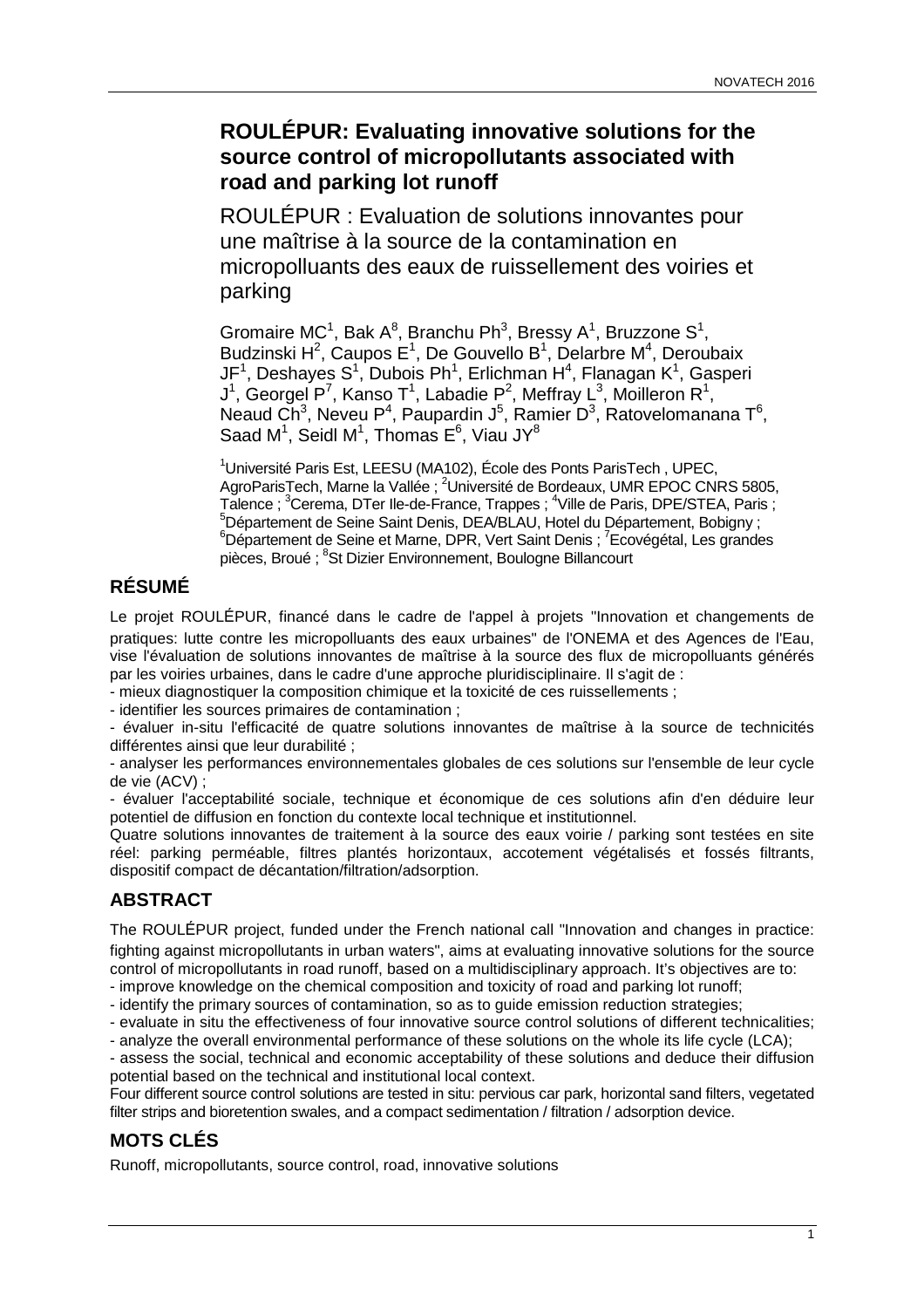#### **1 INTRODUCTION**

Roads and parking lot runoff consists of a complex matrix of micropollutants, mainly originating from car traffic related sources like various automobile consumables (fluids, brake pads, tyres), exhaust gases, automobile construction materials, but also atmospheric contributions and leaching from urban infrastructure materials. While their contamination in metals and hydrocarbons (Legret and Pagotto, 1999) has been widely documented, these waters may also convey a much wider panel of micropollutants (flame retardants, surfactants, plasticizers, antioxidants) that may be toxic for the receiving waters (Barbosa et al., 2012). The prevalence of these contaminants in the road runoff and its toxicity is insufficiently documented to this day (Tang et al., 2013).

These runoff waters often join the aquatic environment without treatment (direct or stormsewer discharges to streams, infiltration) and may thus contribute to the degradation of superficial water bodies and groundwaters.

In order to reach the good ecological state of water bodies aimed by national and European directives, source control of these micropollutant loads, or even depollution at the source of the runoff, is needed in numerous cases. Requirements this way emanate regularly from public authorities for new developments. However, the treatment solutions implemented in the past (hydrocarbons separators, settling devices) turned out expensive, little adapted to the specificities of runoff pollutants and little effective for the trapping of micropollutants.

Various technical solutions for at source runoff pollutant management have been developed over the last years (Hilliges et al., 2013; Li et al., 2014; Revitt et al., 2014). Their efficiency in terms of reduction of micropollutants but also their sustainability (maintenance, aging) and their acceptability, however, need to be better evaluated in situ. Further research is also needed in order to guide the choice between these solutions according to the nature, environment and management of the considered site.

#### **2 THE ROULÉPUR PROJECT**

#### **2.1 Objectives**

The ROULÉPUR project was funded under the French national call "Innovation and changes in practice: fighting against micropollutants in urban water". It aims at evaluating innovative solutions for the source control of micropollutants in road runoff, based on a multidisciplinary approach.

The project is lead by a consortium involving three research centers, three public services and two industrials.

This project has several objectives:

- improve knowledge on the chemical composition and toxicity of road and parking lot runoff; so as to prioritize issues related to their management;
- identify the primary sources of contamination, so as to guide emission reduction strategies;
- evaluate in situ the effectiveness (from the hydrological point of view and from the water quality point of view) of four innovative source control solutions of different technical nature;
- assess the sustainability of these solutions (maintenance, aging) and analyze their overall environmental performance over the whole life cycle (LCA);
- assess the social, technical and economic acceptability of these solutions and evaluate their diffusion potential based on the technical and institutional local context.

#### **2.2 The studied source control solutions**

Under the ROULÉPUR project, four different source control solutions are tested *in-situ*. They have been selected so as to present different levels of technicality, to be adapted to different contexts and representative of the solutions which emerged at an international level over the last years:

- a pervious and vegetated car park (Figure 1 a),
- small horizontal sand filters (Figure 1 c),
- vegetated filter strips and bioretention swales (Figure 1 b),
- a compact industrial sedimentation / filtration / adsorption device (STOPPOL 10CKF, Figure 1 d).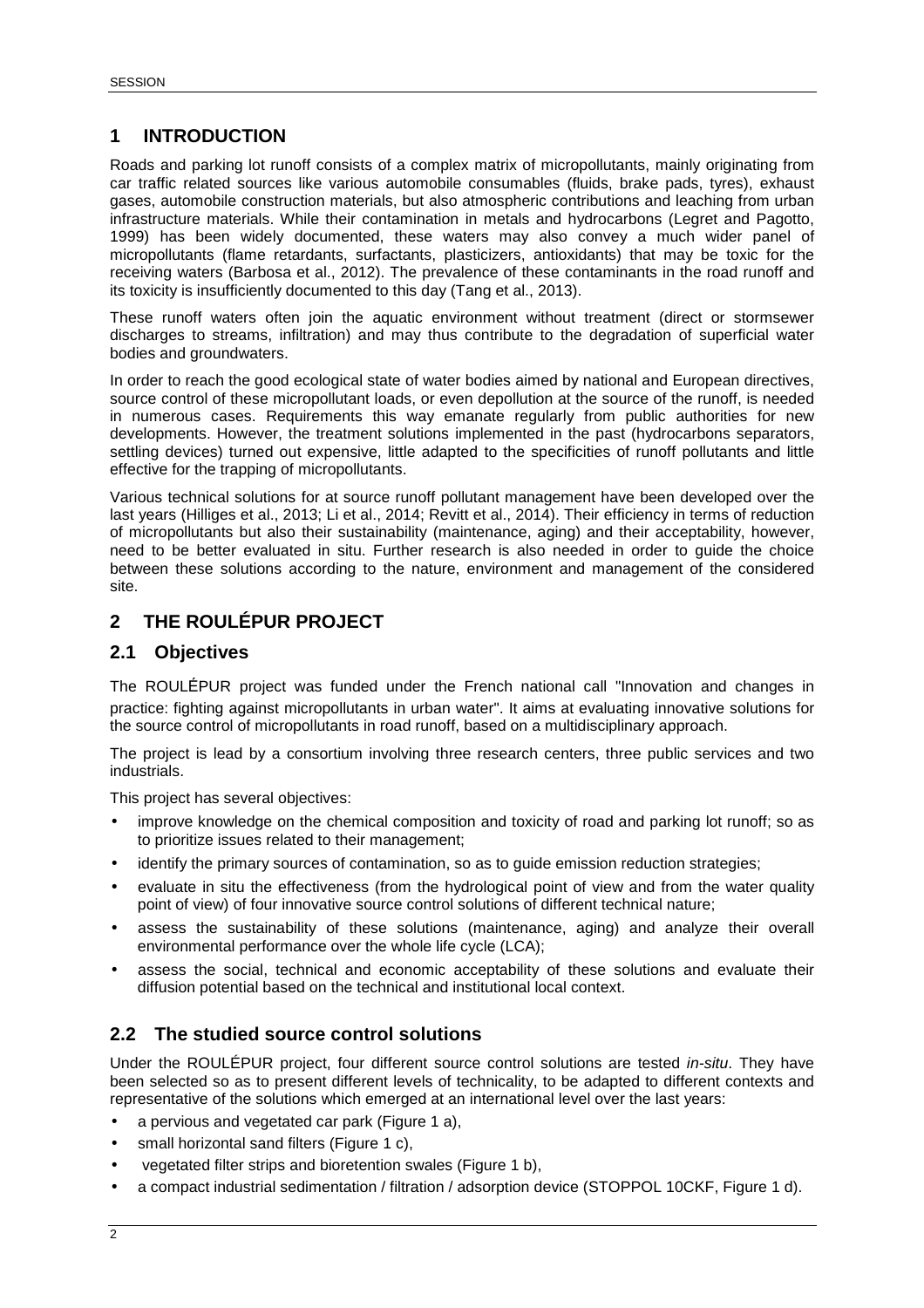All of these solutions allow for settling / filtration / adsorption of micropollutants, and some allow a reduction of runoff volume by infiltration and evapotranspiration. Two out of them are based on a very diffuse management of runoff (pervious car park, filter strip) while the two others are receive the runoff



via a standard system of gutter, gully and pipe.

Figure 1 : The four studied pollutant control solutions : (a) pervious parking lot, (b) filter strips and bioretention swale, (c) vegetated sand filters, (d) compact sedimentation/filtration/adsorption device

The studied solutions address local issues faced by the local authorities partner of the project (City of Paris, CD93, CD77). The choices that were made were relatively mixed so as to reflect the diversity of urban contexts but also the diversity of cultures / technical practices.

These solutions are implemented in different urban contexts with contrasted potentials of contaminations. The pervious car park is situated in a residential district with limited traffic. The sand filters are in a dense town center in Paris suburbs, but collect runoff from a street with moderate traffic. The filter strip + bioretention system as well as the compact STOPPOL treatment device both collect runoff from roads with heavy traffic. While the first one is located in a periurban context, with lot of available space, the second one has been implemented on the riverside expressway in central Paris where no space was available for SUDS.

#### **2.3 Methodology**

The ROULÉPUR project is marked by its multidisciplinary character and by an integrated approach of the problem.

A first experimental phase, based on both targeted and non targeted screening analysis of untreated runoff collected at the 4 experimental sites, aims at the diagnosis of road and car park runoff contamination. An identification of the primary sources of this contamination will be developed based on leaching tests for different automobile materials and consumables.

The efficiency of the four source control devices will be evaluated based of the chemical analysis as well as the toxicity analysis of influent runoff and effluents (outflow, drainage, percolation, overflow) over a selection of rain events. For this task, one will focus on a selection of pollutants and micropolluants with different physico-chemical characteristics, considered as tracers of the potential behavior of micropollutants. The selected contaminants include global parameters (SS, DOC, POC), nutrients, 12 metals and three families of organic micropollutants (PAH, alkylphenols and bisphenolA, phtalates). The hydrologic efficiency of the devices is evaluated based on a continuous monitoring over a 18 month period of rain, runoff inflow and various outflows.